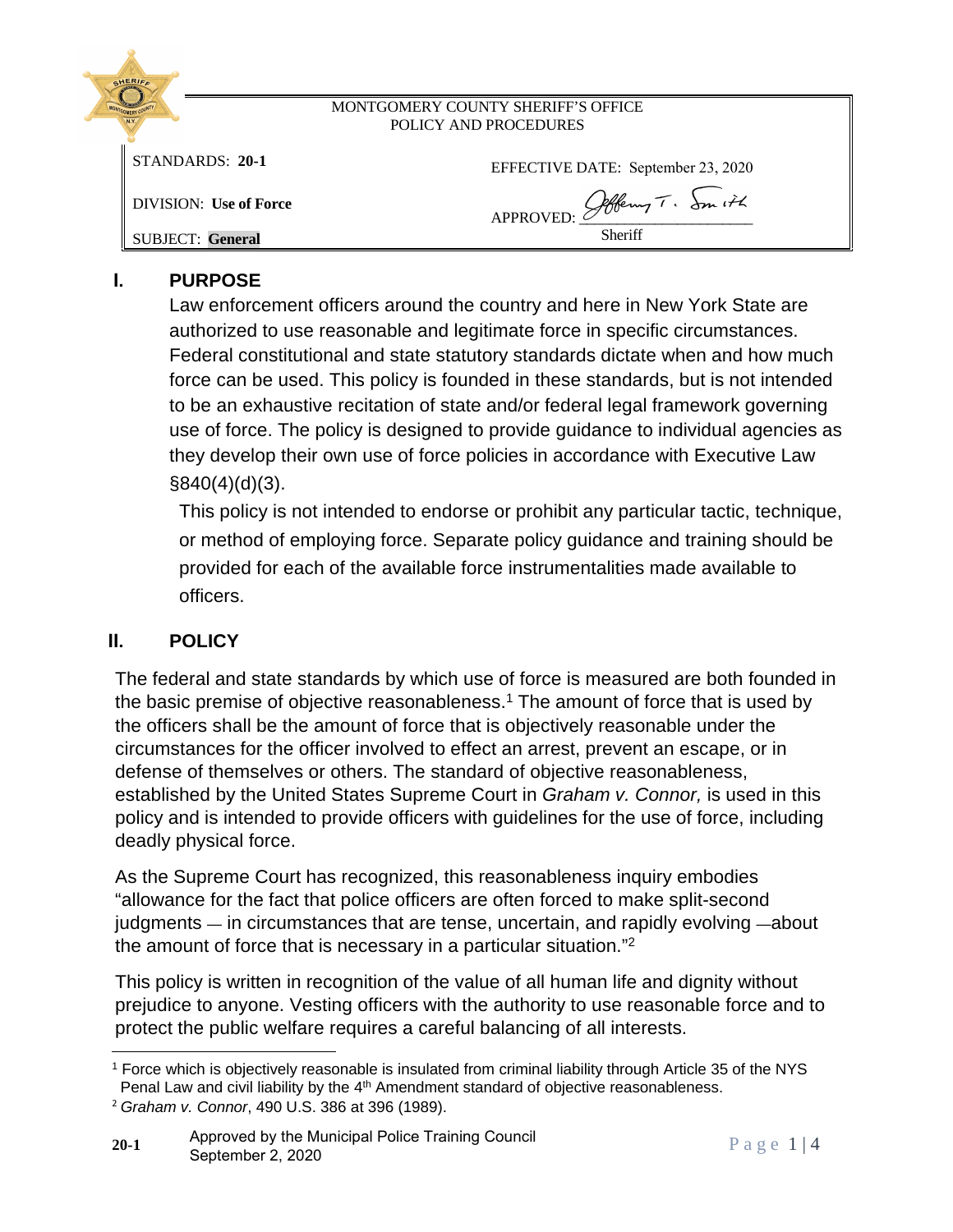## **III. DEFINITIONS**

- A. **Objectively Reasonable** An objective standard used to judge an officer's actions. Under this standard, a particular application of force must be judged through the perspective of a reasonable officer facing the same set of circumstances, without the benefit of 20/20 hindsight, and be based on the totality of the facts that are known to that officer at the time that the force was used.<sup>[3](#page-1-0)</sup>
- B. **Deadly Physical Force** Physical force which, under the circumstances in which it is used, is readily capable of causing death or other serious physical injury.[4](#page-1-1)
- C. **Physical Injury** Impairment of physical condition or substantial pain.[5](#page-1-2)
- D. **Serious Physical Injury** Physical injury which creates a substantial risk of death, or which causes death or serious and protracted disfigurement, protracted impairment of health or protracted loss or impairment of the function of any bodily organ.[6](#page-1-3)

## **IV. USE OF FORCE**

- A. In general terms, force is authorized to be used when reasonably believed to be necessary to effect a lawful arrest or detention, prevent the escape of a person from custody, or in defense of one's self or another[.7](#page-1-4)
- B. Under the  $4<sup>th</sup>$  Amendment, a police officer may use only such force as is "objectively reasonable" under the circumstances. The reasonableness of a particular use of force must be judged from the perspective of a reasonable officer on the scene  $8$

- <sup>4</sup> NY Penal Law § 10 (11) (McKinney 2013)
- $5$  NY Penal Law  $\frac{5}{9}$  10 (9) (McKinney 2013)
- <sup>6</sup> NY Penal Law § 10 (10) (McKinney 2013)
- <sup>7</sup> NY Penal Law and § 35.30(1) (McKinney 2013)
- <sup>8</sup> *Graham*, 490 U.S. at 396 (1989)

<span id="page-1-5"></span><span id="page-1-4"></span><span id="page-1-3"></span><span id="page-1-2"></span><span id="page-1-1"></span><span id="page-1-0"></span>Approved by the Municipal Police Training Council September 2, 2020

<sup>3</sup> *Graham,* 490 U.S. 396 (1989)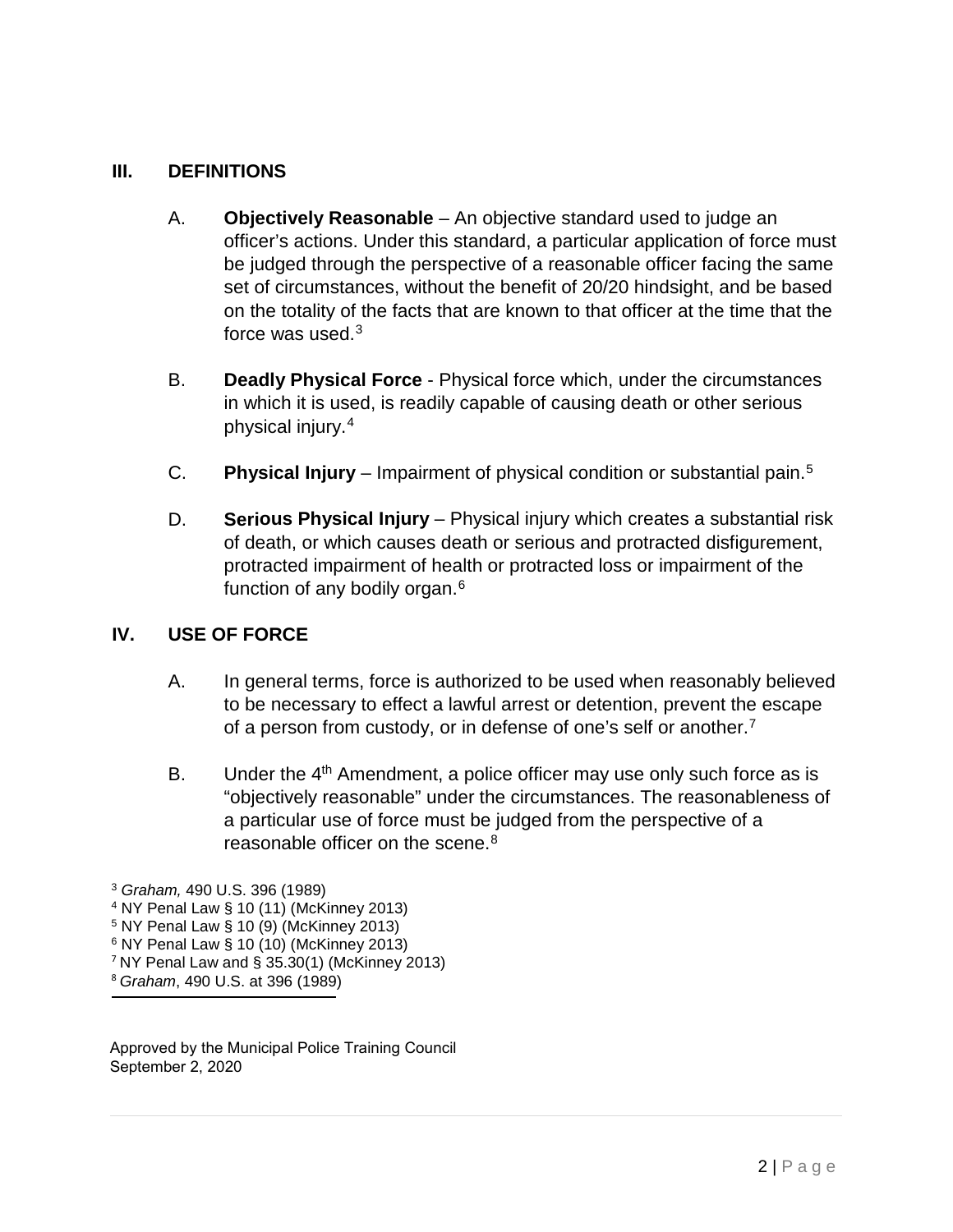# **V. DETERMINING THE OBJECTIVE REASONABLENESS OF FORCE**

- A. When used, force should be only that which is objectively reasonable given the circumstances perceived by the officer at the time of the event.
- B. Factors that may be used in determining the reasonableness of force include, but are not limited to:
	- 1. The severity of the crime or circumstance;<sup>[9](#page-2-0)</sup>
	- 2. The level and immediacy of threat or resistance posed by the suspect;<sup>[10](#page-2-1)</sup>
	- 3. The potential for injury to citizens, officers, and suspects;  $11$
	- 4. The risk or attempt of the suspect to escape;  $12$
	- 5. The knowledge, training, and experience of the officer;<sup>[13](#page-2-4)</sup>
	- 6. Officer/subject considerations such as age, size, relative strength, skill level, injury or exhaustion, and the number of officers or subjects;<sup>[14](#page-2-5)</sup>
	- 7. Other environmental conditions or exigent circumstances.<sup>[15](#page-2-6)</sup>

# **VI. DUTY TO INTERVENE**

A. Any officer present and observing another officer using force that he/she reasonably believes to be clearly beyond that which is objectively reasonable under the circumstances shall intercede to prevent the use of unreasonable force, if and when the officer has a realistic opportunity to prevent harm.

<span id="page-2-0"></span><sup>9</sup> *Ibid.* 

<span id="page-2-1"></span><sup>10</sup> *Ibid.*

<span id="page-2-2"></span><sup>11</sup> *Scott v. Harris*, 550 U.S. 372 (2007)

<span id="page-2-3"></span><sup>12</sup> *Graham,* 490 U.S. at 396 (1989)

<span id="page-2-4"></span> $13$  Analysis of cases under the 4<sup>th</sup> Amendment require the focus to be on the perspective of a reasonable officer on the scene which includes the training and experience of the officer. *Graham v. Connor,* 490 U.S. 386 (1989), *Terry v. Ohio,* 392 U.S. 1 (1968)

<span id="page-2-5"></span><sup>14</sup>*Sharrar v. Felsing*, 128 F. 3d 810 (3rd Cir. 1997) (numbers of officers or subjects)

<span id="page-2-6"></span><sup>15</sup> Courts have repeatedly declined to provide an exhaustive listing of factors. Che*w v. Gates*, 27 F. 3d 1432, 1475 n.5 9th Cir. (1994)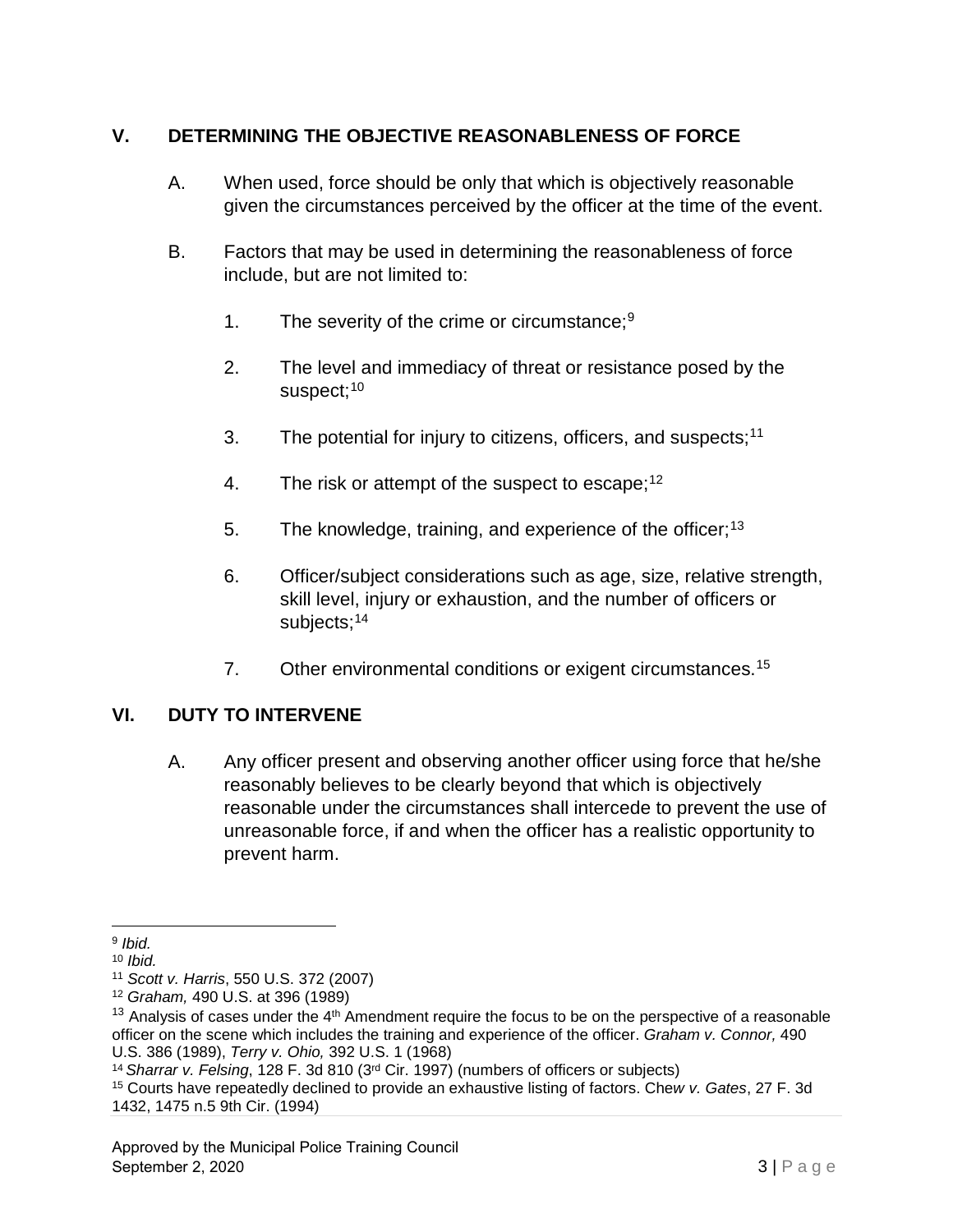B. An officer who observes another officer use force that exceeds the degree of force as described in subdivision A of this section should promptly report these observations to a supervisor.

# **VII. USE OF DEADLY PHYSICAL FORCE**

- A. Deadly physical force may be used by an officer to protect themselves or another person from what the officer reasonably believes is an imminent threat of serious physical injury or death.<sup>[16](#page-3-0)</sup>
- B. Deadly physical force may be used to stop a fleeing suspect where:
	- 1. The officer has probable cause to believe the suspect has committed a felony involving the infliction or threat of serious physical injury or death; and,
	- 2. The officer reasonably believes that the suspect poses an imminent threat of serious physical injury to the officer or to others.
	- 3. Where feasible, some warning should be given prior to the use of deadly physical force.<sup>[17](#page-3-1)</sup>

## **VIII. PROHIBITED USES OF FORCE**

- A. Force shall not be used by an officer for the following reasons:
	- 1. To extract an item from the anus or vagina of a subject without a warrant, except where exigent circumstances are present;
	- 2. To coerce a confession from a subject in custody;
	- 3. To obtain blood, saliva, urine, or other bodily fluid or cells, from an individual for the purposes of scientific testing in lieu of a court order where required;

<span id="page-3-0"></span><sup>16</sup> NY Penal Law and § 35.30(1)(c)(McKinney 2013)

<span id="page-3-1"></span><sup>17</sup> NY Penal Law and § 35.30(1), as restricted by *Tennessee v. Garner*, 471 U.S. 1 (1985) (restricting the use of deadly physical force as it relates to fleeing felons) In *Garner*, the Supreme Court uses "significant threat of serious physical harm, either to the officer or others" in describing the limited circumstances under which deadly force can be used to prevent the escape of a felon.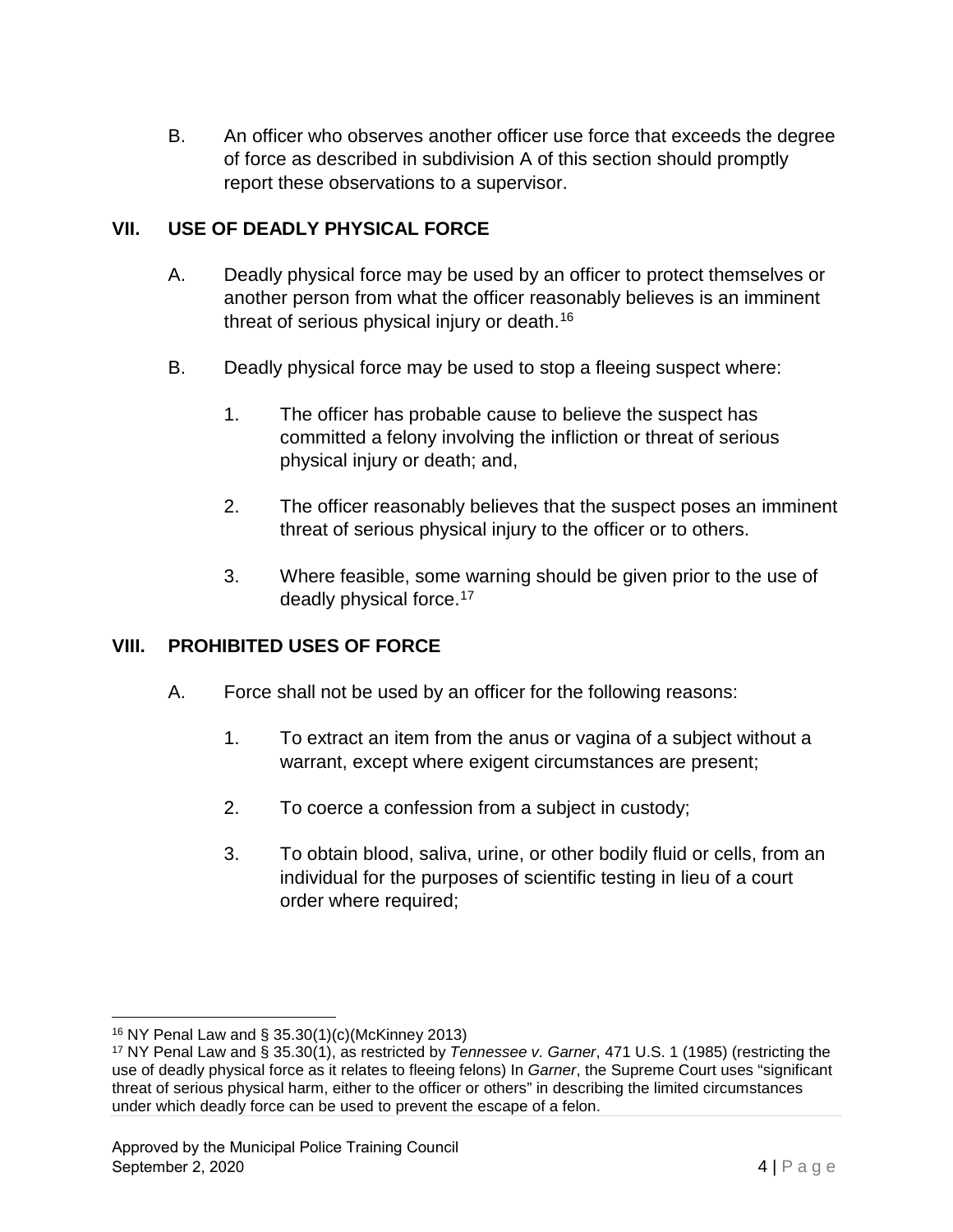4. Against persons who are handcuffed or restrained unless it is used to prevent injury, escape, or otherwise overcome active or passive resistance posed by the subject.

# **IX. REPORTING & REVIEWING THE USE OF FORCE**

- A. A police or peace officer or other law enforcement entity who has custody of a person must provide attention to the medical and mental health needs of a person in their custody and obtain assistance and treatment of such needs, which are reasonable and provided in good faith.<sup>19</sup>
	- 1. This includes appropriate and timely medical attention being provided to a party injured as a result of a use of force incident.
	- 2. The immediate mental health needs of a person shall be based upon the reasonable cause to believe that a person, who appears to be mentally ill, is conducting themselves in a manner which is likely to result in a serious harm to themselves or others.<sup>20</sup>
- B. Members involved in use of force incidents as described below shall notify their supervisor as soon as practicable and shall complete a departmental use of force report.
	- 1. Use of force that results in a physical injury.
	- 2. Use of force incidents that a reasonable person would believe is likely to cause an injury.
	- 3. Incidents that result in a complaint of pain from the suspect except complaints of minor discomfort from compliant handcuffing.
	- 4. Incidents where a conducted energy device (CED) was intentionally discharged or accidentally discharged after being displayed.
	- 5. Incidents where a firearm was discharged at a subject.  $21$

<sup>19</sup> NY Civil Rights Law § 28 <sup>20</sup> NY Mental Hygiene Law § 9.41

Approved by the Municipal Police Training Council September 2, 2020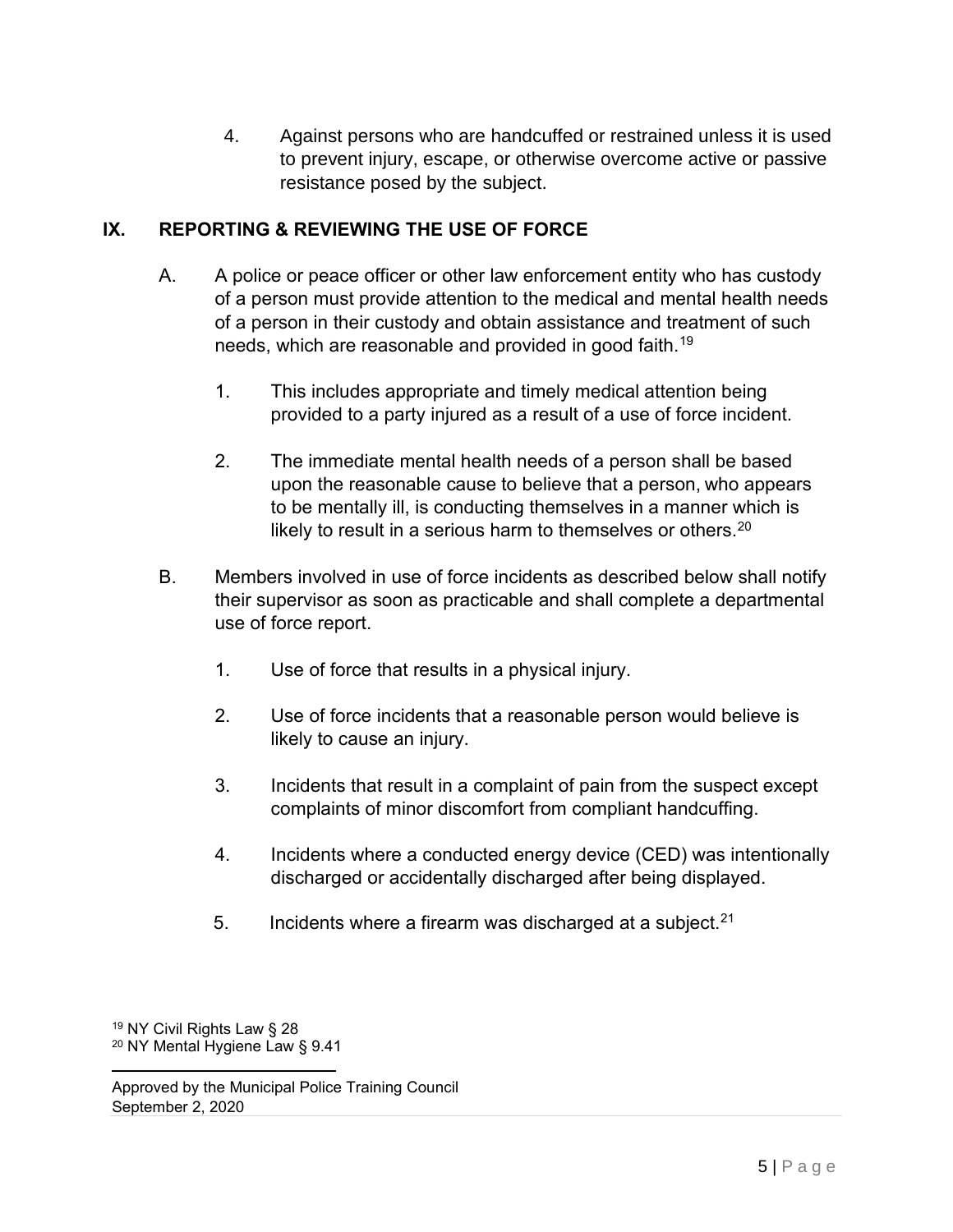- C. A standardized use of force form should be used to document any reportable use of force incident.<sup>22</sup>
- D. Officers should document any requests for necessary medical or mental health treatment as well as efforts of police to arrange for such treatment.

# **X. PROCEDURES FOR INVESTIGATING USE OF FORCE INCIDENTS**

- A. Where practicable, a supervisor should respond to the scene to begin the preliminary force investigation.
- B. A supervisor that is made aware of a force incident shall ensure the completion of a use of force report by all officers engaging in reportable use of force and, to the extent practical, make a record of all officers present.
- C. Photographs should be taken which sufficiently document any injuries or lack thereof to officers or suspects.
- D. The [applicable person, unit, or bureau] will receive the supervisor's report and conduct an investigation.
- E. Consistent with agency disciplinary protocols and any applicable collective bargaining agreements, agency policy should establish standards for addressing the failure to adhere to use of force guidelines.<sup>23</sup>

# **XI. TRAINING**

- A. All officers should receive training and demonstrate their understanding on the proper application of force.
- B. Training topics will include use of force, conflict prevention, conflict resolution and negotiation, and de-escalation techniques and strategies,

<sup>22</sup> Chiefs of police departments, County Sheriffs, and the Superintendent of State Police should consider utilizing these forms to ensure compliance with the administrative reporting requirement of EXC §837-t. <sup>23</sup> NY EXC § 840(4)(d)(2)(vi)

Approved by the Municipal Police Training Council September 2, 2020

<sup>&</sup>lt;sup>21</sup> NY EXC § 837-v requires that any discharge of a weapon, while either on duty or off duty, in the direction of a person be verbally reported to the involved officer's supervisor within six hours and a written report prepared within forty-eight hours of occurrence.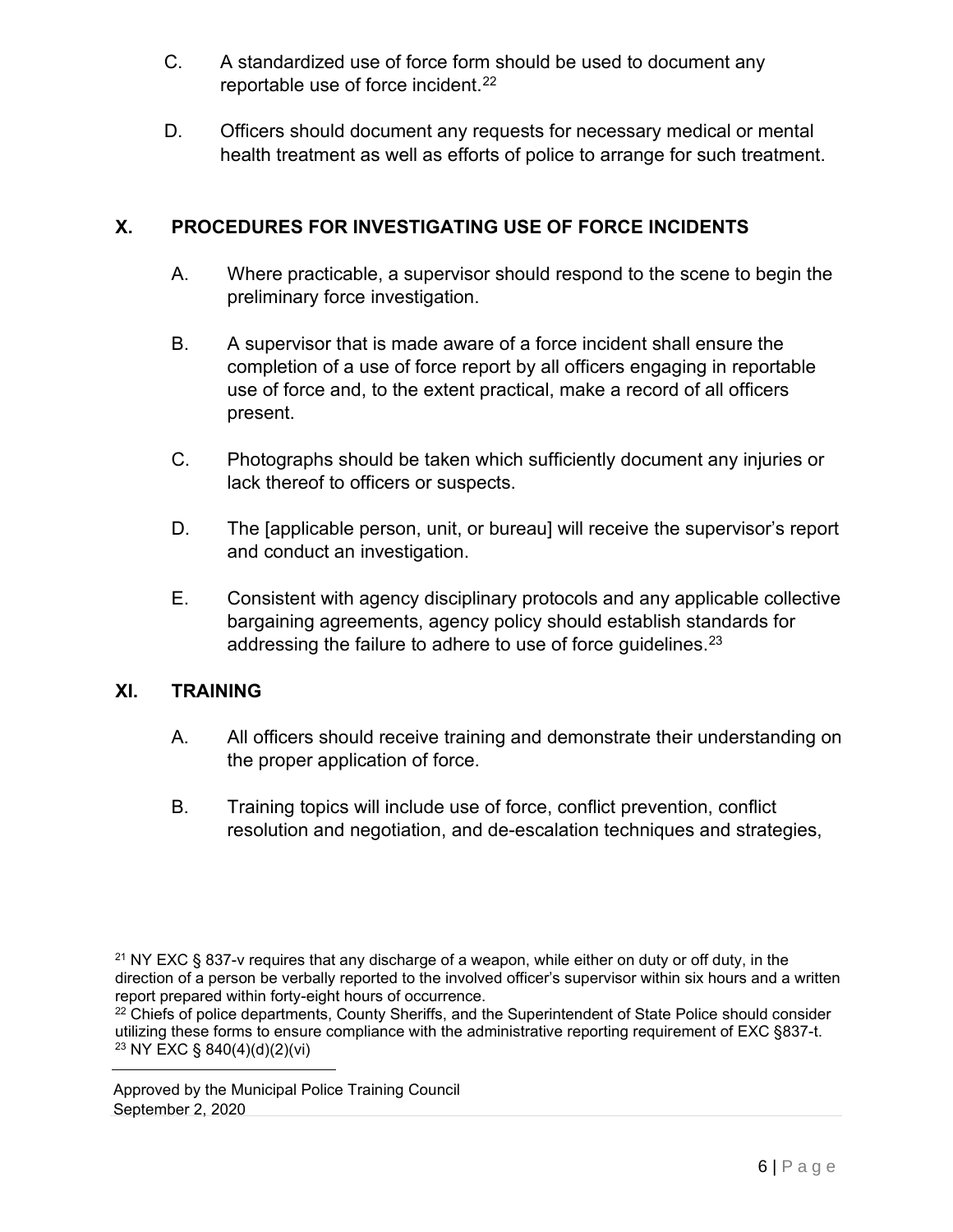including, but not limited to, interacting with persons presenting in an agitated condition as well as duty to intervene and prohibited conduct.<sup>[24](#page-6-0)</sup>

C. This policy is not intended to be a substitute for proper training in the use of force. Comprehensive training is the key to the real-world application of the concepts discussed within this policy.

<span id="page-6-0"></span><sup>&</sup>lt;sup>24</sup> EXC § 840(4)(d)(2)(vii)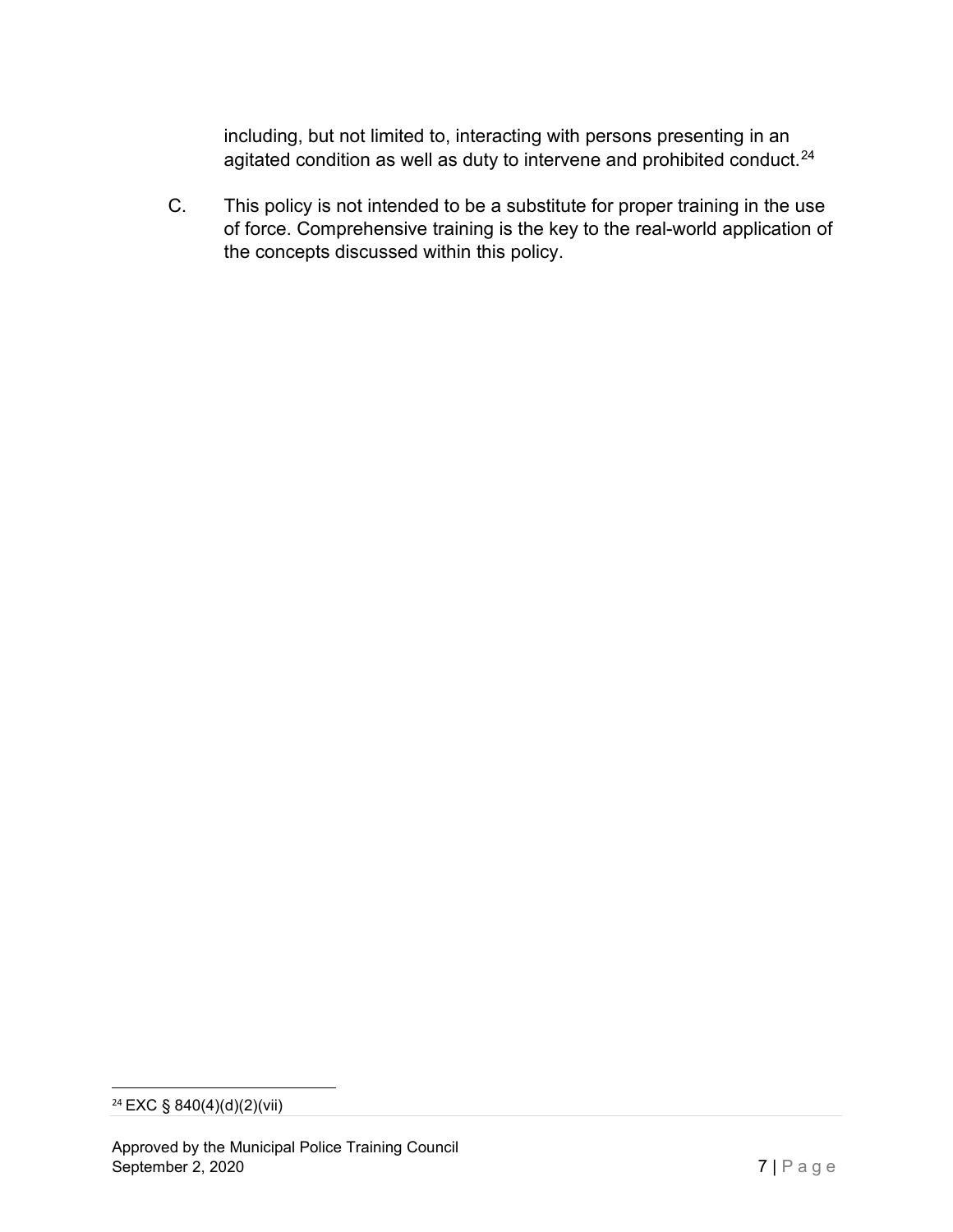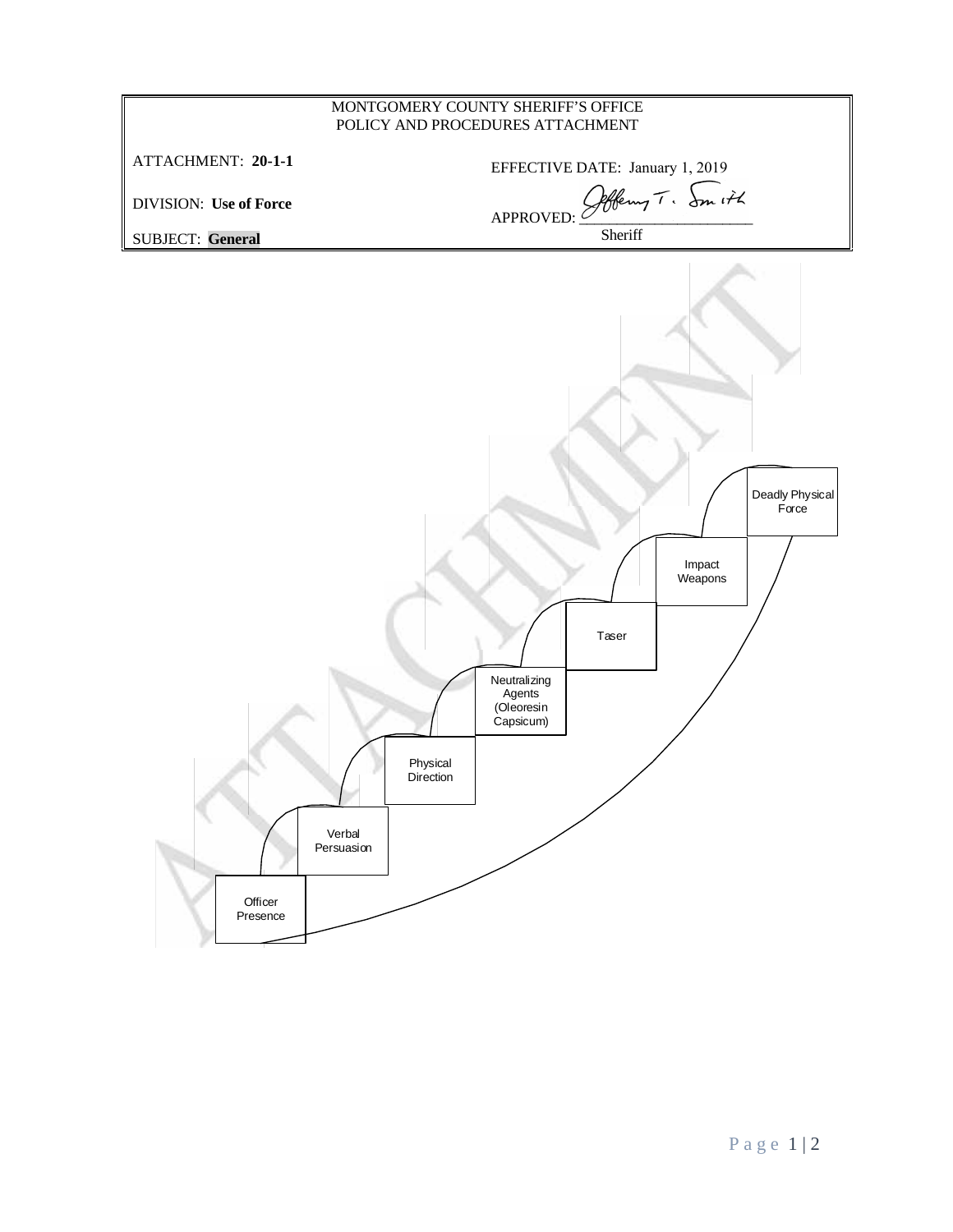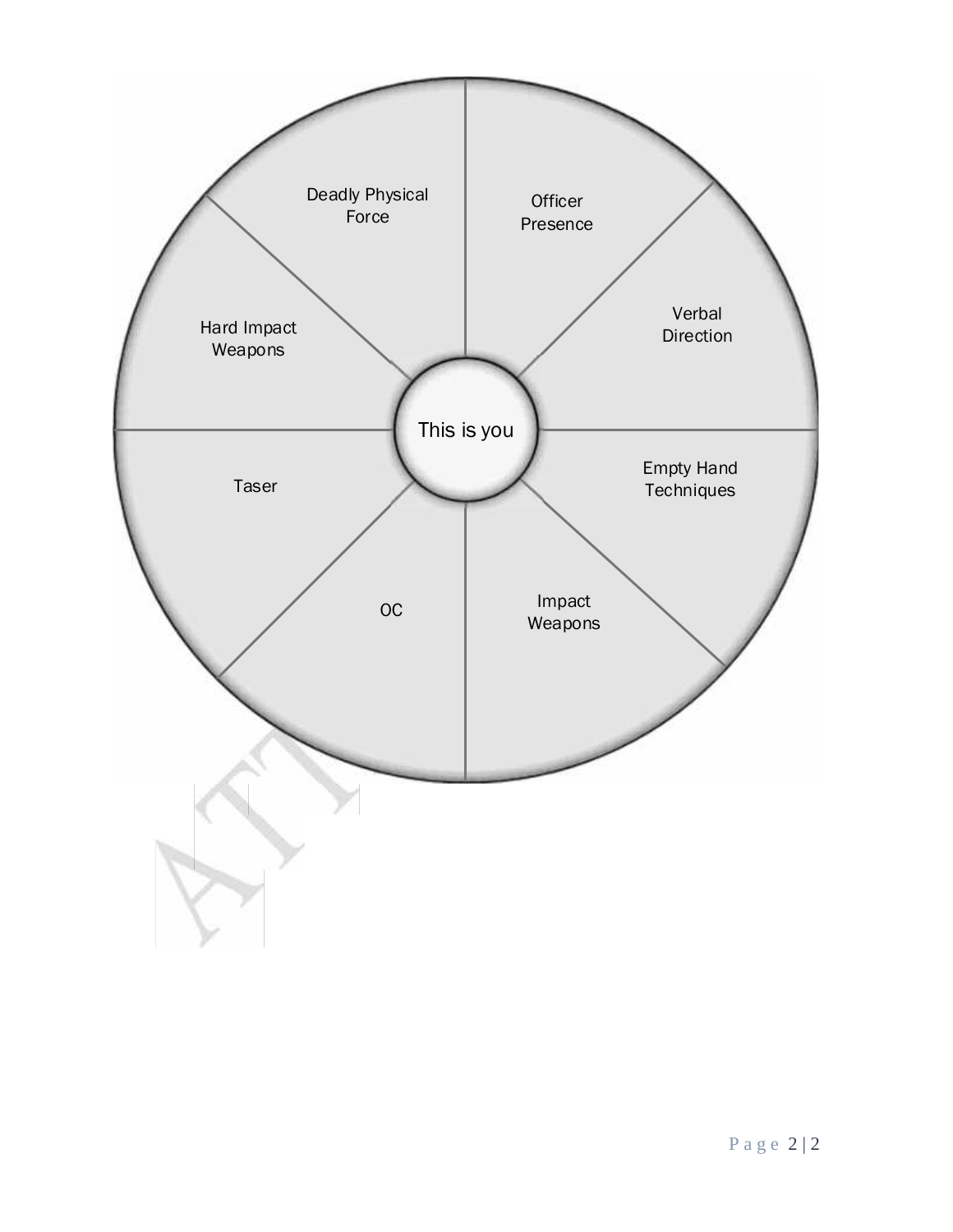### MONTGOMERY COUNTY SHERIFF'S OFFICE POLICY AND PROCEDURES ATTACHMENT

ATTACHMENT: **20-1-2**

EFFECTIVE DATE: January 1, 2019

DIVISION: **Use of Force**

APPROVED: Sollering T. Smith Sheriff

SUBJECT: **General**

**Sec. 35.05 Justification; generally.**

**Unless otherwise limited by the ensuing provisions of this article defining justifiable use of physical force, conduct which would otherwise constitute an offense is justifiable and not criminal when:** Unless otherwise limited by the ensuing provisions of this article defining<br>justifiable use of physical force, conduct which would otherwise constitute<br>an offense is justifiable and not criminal when:<br>1. Such conduct is re

**powers, duties or functions; or 2.** Such conduct is required or authorized by law or by a judicial decree, or<br>s performed by a public servant in the reasonable exercise of his official<br>owers, duties or functions; or<br>2. Such conduct is necessary as an em

**public or private injury which is about to occur by reason of a situation occasioned or developed through no fault of the actor, and which is of such gravity that, according to ordinary standards of intelligence and morality, the desirability and urgency of avoiding such injury clearly outweigh the desirability of avoiding the injury sought to be prevented by the statute defining the offense in issue. The necessity and justifiability of such conduct may not rest upon considerations pertaining only to the morality and advisability of the statute, either in its general application or with respect to its application to a particular class of cases arising thereunder. Whenever evidence relating to the defense of justification under this subdivision is offered by the defendant, the court shall rule as a matter of law whether the claimed facts and circumstances would, if established, constitute a defense.**

**Sec. 35.10 Justification; use of physical force generally.**

**The use of physical force upon another person which would otherwise constitute an offense is justifiable and not criminal under any of the following circumstances:** The use of physical force upon another person which would otherwise<br>constitute an offense is justifiable and not criminal under any of the<br>following circumstances:<br>1. A parent, guardian or other person entrusted with the c

**and a teacher or other person entrusted with the care and supervision of a person under the age of twenty-one for a special purpose, may use physical force, but not deadly physical force, upon such person when and to the extent that he reasonably believes it necessary to maintain discipline or to promote the welfare of such person.** erson under the age of twenty-one for a special purpose, may use physical<br>orce, but not deadly physical force, upon such person when and to the extent<br>hat he reasonably believes it necessary to maintain discipline or to pr

to promote<br>rectional<br>ch physical<br>Page 1 | 3 **institution may, in order to maintain order and discipline, use such physical force as is authorized by the correction law.**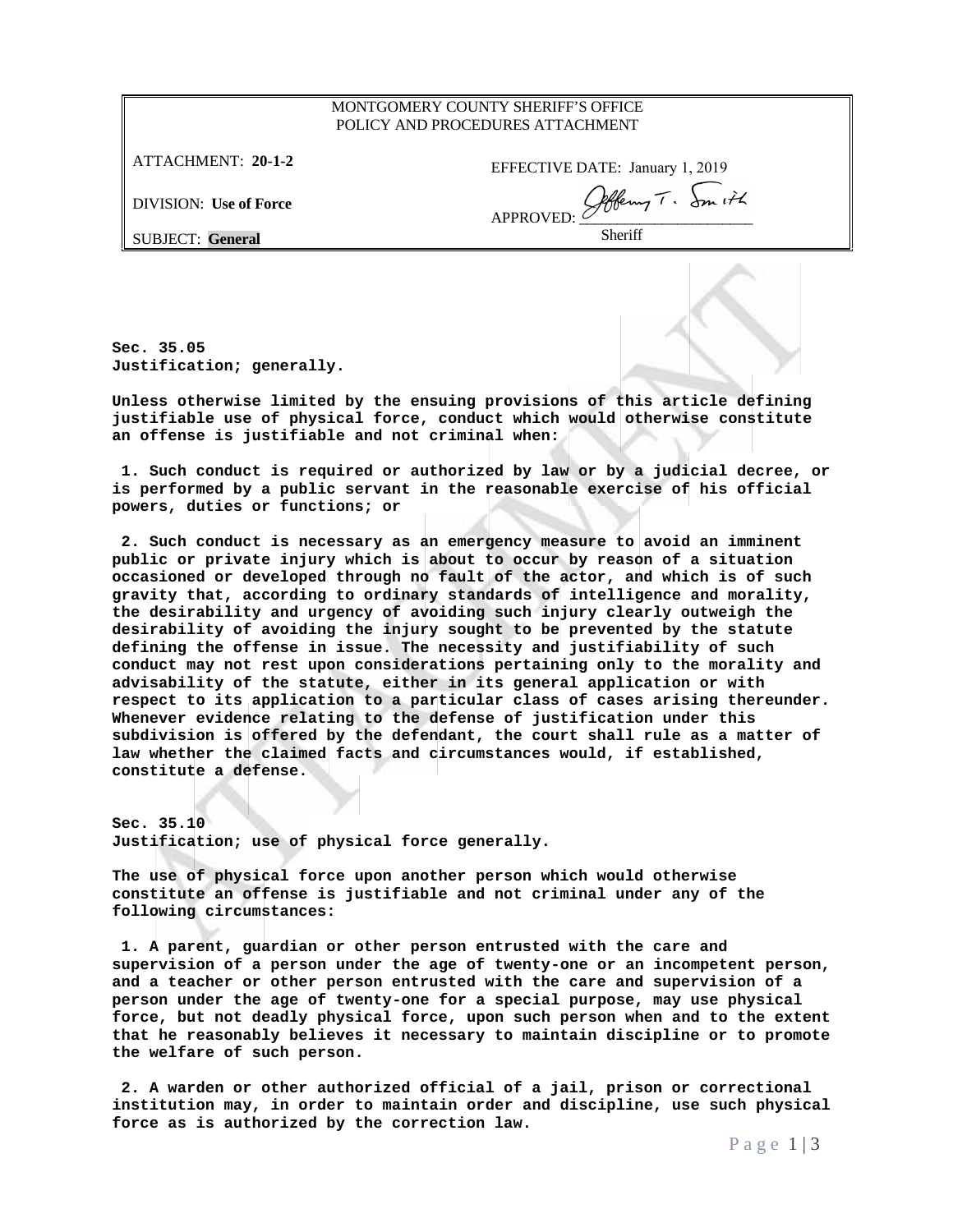**3. A person responsible for the maintenance of order in a common carrier of passengers, or a person acting under his direction, may use physical force when and to the extent that he reasonably believes it necessary to maintain order, but he may use deadly physical force only when he reasonably believes it necessary to prevent death or serious physical injury.** assengers, or a person acting under his direction, may use physical force<br>hen and to the extent that he reasonably believes it necessary to maintain<br>rder, but he may use deadly physical force only when he reasonably believ

**commit suicide or to inflict serious physical injury upon himself may use physical force upon such person to the extent that he reasonably believes it necessary to thwart such result. 4. A person acting under a reasonable belief that another person is about to ommit suicide or to inflict serious physical injury upon himself may use hysical force upon such person to the extent that he reasonably believe** 

**direction, may use physical force for the purpose of administering a recognized form of treatment which he or she reasonably believes to be adapted to promoting the physical or mental health of the patient if (a) the treatment is administered with the consent of the patient or, if the patient is under the age of eighteen years or an incompetent person, with the consent of the parent, guardian or other person entrusted with the patient's care and supervision, or (b) the treatment is administered in an emergency when the physician reasonably believes that no one competent to consent can be consulted and that a reasonable person, wishing to safeguard the welfare of the patient, would consent.** wpervision, or (b) the treatment is administered in an emergency when the<br>hysician reasonably believes that no one competent to consent can be<br>onsulted and that a reasonable person, wishing to safeguard the welfare of<br>he p

**physical force upon another person in self-defense or defense of a third person, or in defense of premises, or in order to prevent larceny of or criminal mischief to property, or in order to effect an arrest or prevent an escape from custody. Whenever a person is authorized by any such provision to use deadly physical force in any given circumstance, nothing contained in any other such provision may be deemed to negate or qualify such authorization.**

**Sec. 35.15 Justification; use of physical force in defense of a person.**

**1. A person may, subject to the provisions of subdivision two, use physical force upon another person when and to the extent he or she reasonably believes such to be necessary to defend himself, herself or a third person from what he or she reasonably believes to be the use or imminent use of unlawful physical force by such other person, unless:** rce upon another person when and to the extent he or she reasonably<br>lieves such to be necessary to defend himself, herself or a third person<br>om what he or she reasonably believes to be the use or imminent use of<br>lawful phy

**physical injury to another person; or**

whilm physical force by such other person, unless:<br>
(a) The latter's conduct was provoked by the actor with intent to cause<br>
physical injury to another person; or<br>
(b) The actor was the initial aggressor; except that in su **the encounter and effectively communicated such withdrawal to such other person but the latter persists in continuing the incident by the use or threatened imminent use of unlawful physical force; or** physical force is nevertheless justifiable if the actor has withdrawn from<br>e encounter and effectively communicated such withdrawal to such other<br>rson but the latter persists in continuing the incident by the use or<br>reaten

**specifically authorized by law.** hreatened imminent use of unlawful physical force; or<br>
(c) The physical force involved is the product of a combat by agreement not<br>
pecifically authorized by law.<br>
2. A person may not use deadly physical force upon another

**circumstances specified in subdivision one unless:** 2. A person may not use deadly physical force upon another person under<br>ircumstances specified in subdivision one unless:<br>(a) The actor reasonably believes that such other person is using or about

under<br>g or about<br>r may not<br>P a g e 2 | 3 **to use deadly physical force. Even in such case, however, the actor may not**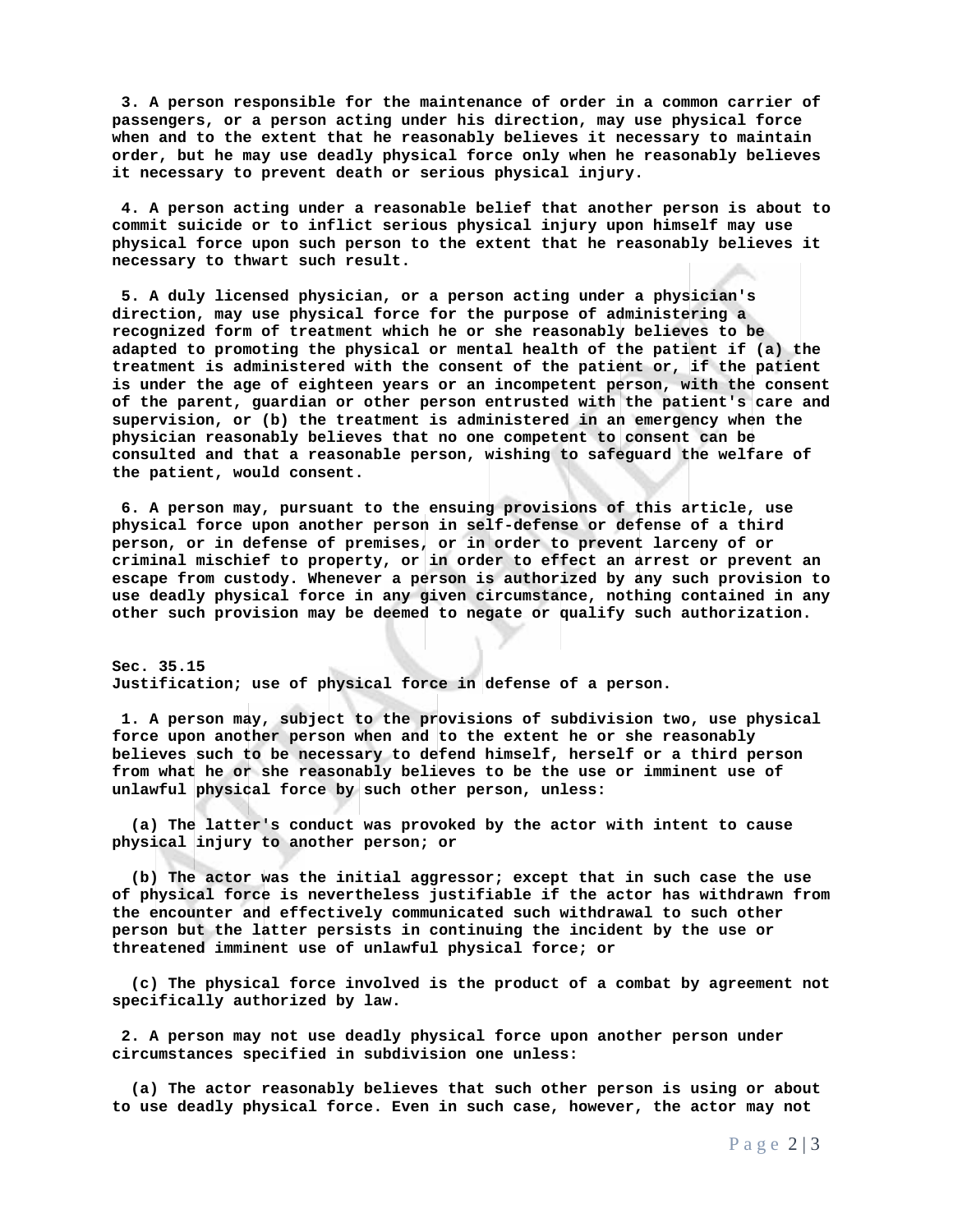**use deadly physical force if he or she knows that with complete personal safety, to oneself and others he or she may avoid the necessity of so doing by retreating; except that the actor is under no duty to retreat if he or she is:** deadly physical force if he or she knows that with complete personal<br>ety, to oneself and others he or she may avoid the necessity of so<br>retreating; except that the actor is under no duty to retreat if he<br>(i) in his or her

by retreating; except that the actor is under no duty to retreat if he or she<br> **(i)** in his or her dwelling and not the initial aggressor; or<br>
(ii) a police officer or peace officer or a person assisting a police<br>
officer **section 35.30; or** (ii) a police officer or peace officer or a person assisting a police<br>
officer or a peace officer at the latter's direction, acting pursuant to<br>
section 35.30; or<br>
(b) He or she reasonably believes that such other person i

**act or robbery; or** (b) He or she reasonably believes that such other person is committing or<br>tempting to commit a kidnapping, forcible rape, forcible criminal sexual<br>it or robbery; or<br>(c) He or she reasonably believes that such other person

**attempting to commit a burglary, and the circumstances are such that the use of deadly physical force is authorized by subdivision three of section 35.20.**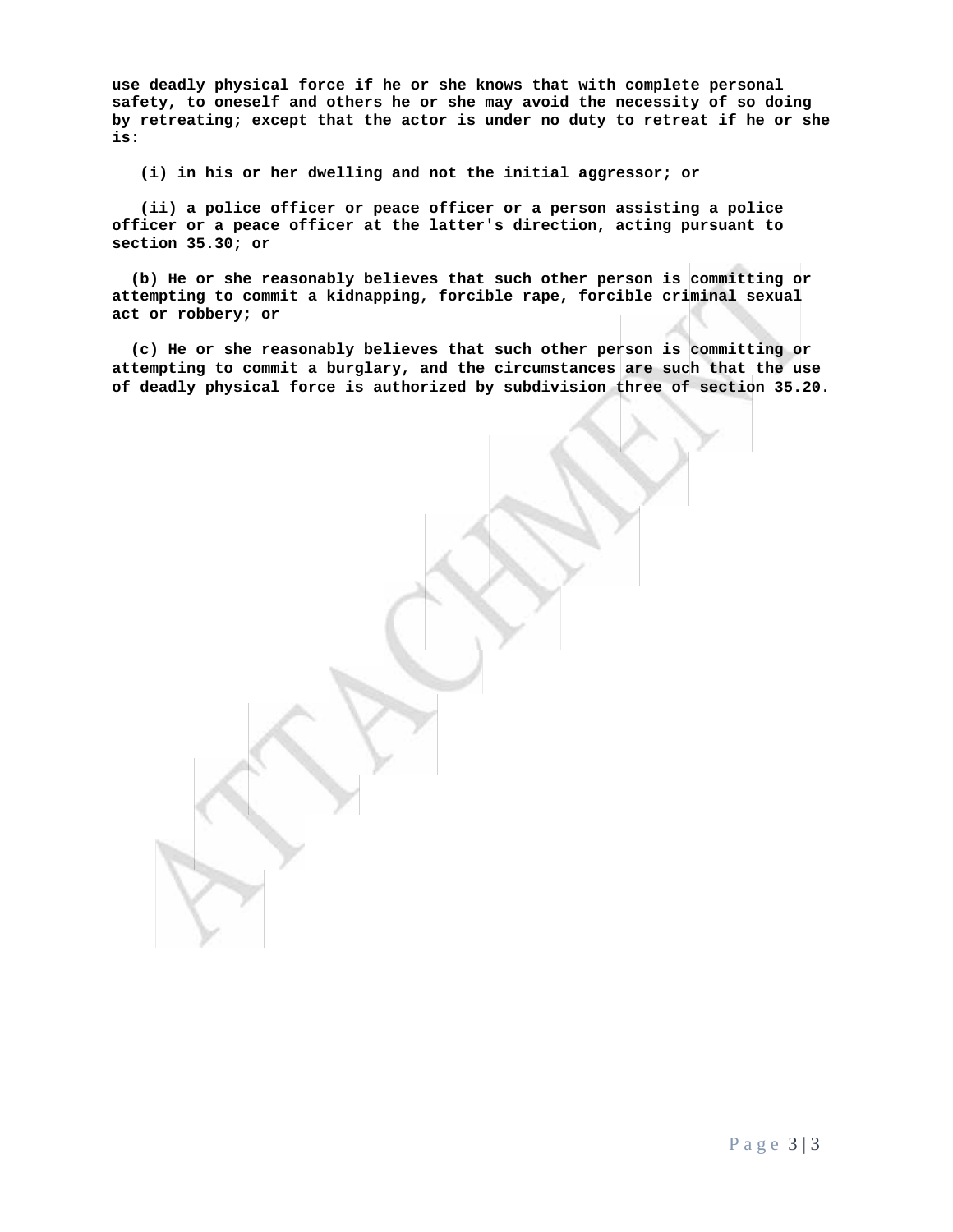| MONTGOMERY COUNTY SHERIFF'S OFFICE<br>POLICY AND PROCEDURES ATTACHMENT |                                 |  |  |  |
|------------------------------------------------------------------------|---------------------------------|--|--|--|
| ATTACHMENT: 20-1-3                                                     | EFFECTIVE DATE: January 1, 2019 |  |  |  |
| <b>DIVISION:</b> Use of Force                                          | Obbeny T. Smith<br>APPROVED:    |  |  |  |
| <b>SUBJECT: General</b>                                                | <b>Sheriff</b>                  |  |  |  |

Following is a blank copy of the MCSO Use of Force Form as well as the new DCJS Form that is completed online.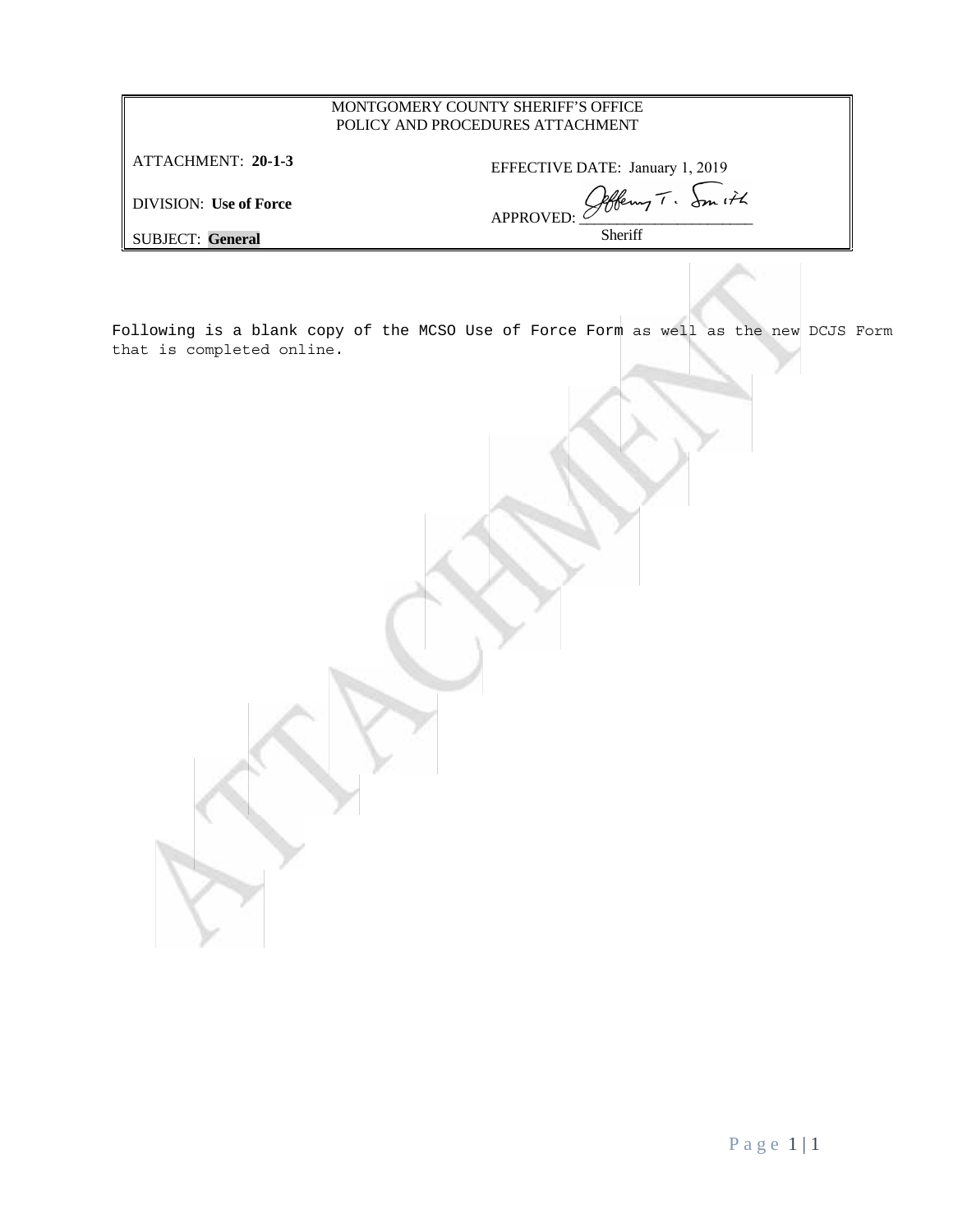

# USE OF FORCE FORM

|                       | Case Number:                                                          | Date / time of Occurrence:    | Location of Occurrence: |  |  |  |  |  |  |
|-----------------------|-----------------------------------------------------------------------|-------------------------------|-------------------------|--|--|--|--|--|--|
|                       |                                                                       |                               |                         |  |  |  |  |  |  |
| <b>GENERAL</b>        | How was this encountered:                                             | Type of Complaint:            | Member Involved:        |  |  |  |  |  |  |
|                       | $\Box$ Patrol $\Box$ Dispatch                                         |                               |                         |  |  |  |  |  |  |
|                       | Name of Suspect:                                                      | DOB:<br>Sex:                  | Address of Suspect:     |  |  |  |  |  |  |
|                       |                                                                       | $\Box$ M<br>$\vert$ F         |                         |  |  |  |  |  |  |
| SUSPECT               | Type of Force Used:                                                   |                               |                         |  |  |  |  |  |  |
|                       | Struggle   Physical   Control   Struck   Baton   OC   Taser   Firearm |                               |                         |  |  |  |  |  |  |
|                       | # of Strikes                                                          | # of Sprays                   | # of Taser Deployments  |  |  |  |  |  |  |
|                       |                                                                       |                               |                         |  |  |  |  |  |  |
| <b>DEPLOYMENT</b>     | # of Rounds fired                                                     | Serial # of Taser / Firearm   | Misc.                   |  |  |  |  |  |  |
|                       |                                                                       |                               |                         |  |  |  |  |  |  |
|                       | Suspect Injured:<br>$\Box$ Yes $\Box$ No                              | Type of Injury:               | Location of Injury:     |  |  |  |  |  |  |
|                       |                                                                       |                               |                         |  |  |  |  |  |  |
|                       | <b>Charges Pending:</b>                                               | Suspect Intoxicated/Impaired: | Suspect MH 9.41/5:      |  |  |  |  |  |  |
|                       |                                                                       | $\Box$ Yes $\Box$ No          | $\Box$ Yes $\Box$ No    |  |  |  |  |  |  |
| <b>SUSPECT INJURY</b> | Suspect Photographed:<br>$Yes \Box No$                                | Photographer:                 | Number of Photographs:  |  |  |  |  |  |  |
|                       |                                                                       |                               |                         |  |  |  |  |  |  |
|                       | Suspect seen by EMS:                                                  | Suspect Transported to ER:    | Which ER:               |  |  |  |  |  |  |
|                       | $\Box$ Yes $\Box$ No                                                  | $\Box$ Yes $\Box$ No          |                         |  |  |  |  |  |  |
|                       | Was the suspect arrested:                                             | Time of arrest:               | Suspect arraigned:      |  |  |  |  |  |  |
|                       | $Yes \tN$                                                             |                               | $Yes \bigsqcup No$      |  |  |  |  |  |  |
|                       | Were Members injured:                                                 | Which Members:                | Location of injuries:   |  |  |  |  |  |  |
|                       | Yes $\Box$ No                                                         |                               |                         |  |  |  |  |  |  |
|                       | Photographs of injuries:                                              | Member seen by EMS:           | Member out of work:     |  |  |  |  |  |  |
| <b>OFFICER INJURY</b> | $Yes \Box No$                                                         | $Yes \Box No$                 | $\Box$ Yes $\Box$ No    |  |  |  |  |  |  |
|                       | Member or Witness:                                                    | Member or Witness:            | Member or Witness:      |  |  |  |  |  |  |
|                       |                                                                       |                               |                         |  |  |  |  |  |  |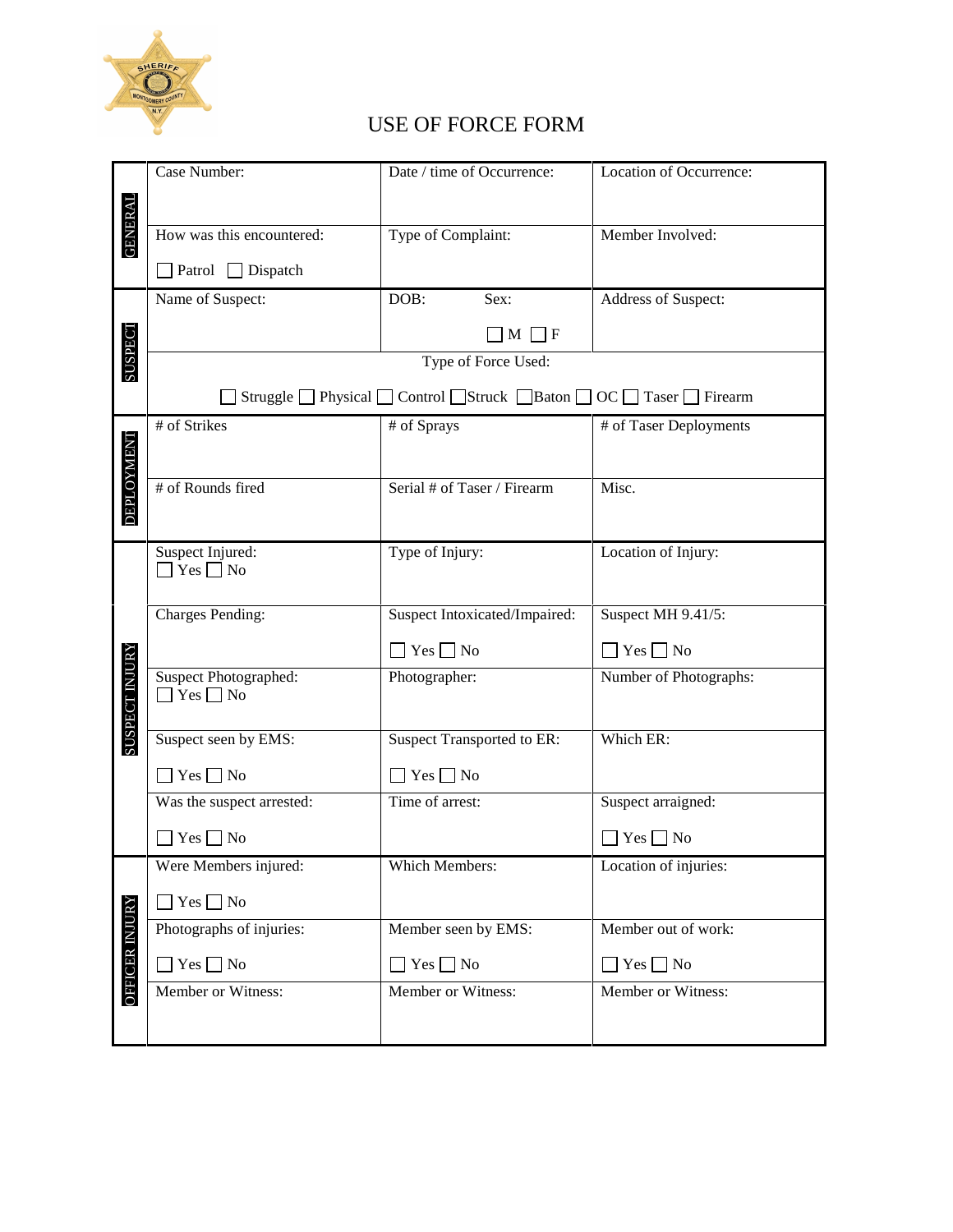Narrative of how and why force was applied:

Signature of Deputy involved:

\_\_\_\_\_\_\_\_\_\_\_\_\_\_\_\_\_\_\_\_\_\_\_\_

# REFUSAL OF TREATMENT AND/OR TRANSPORTATION

I hereby refuse treatment / transport to a hospital and I acknowledge that such treatment /  $\,$ transportation as advised by a Montgomery County Sheriff's Office member. I hereby release such persons from liability for respecting and following my express wishes. I hereby refuse treatment / transport to a hospital and I acknowledge that such treatment / transportation as advised by a Montgomery County Sheriff's Office member. I hereby release such persons from liability for respect

|  | Supervisor Review: $\Box$ Approved $\Box$ Investigation opened |  |  |  |  |
|--|----------------------------------------------------------------|--|--|--|--|
|  |                                                                |  |  |  |  |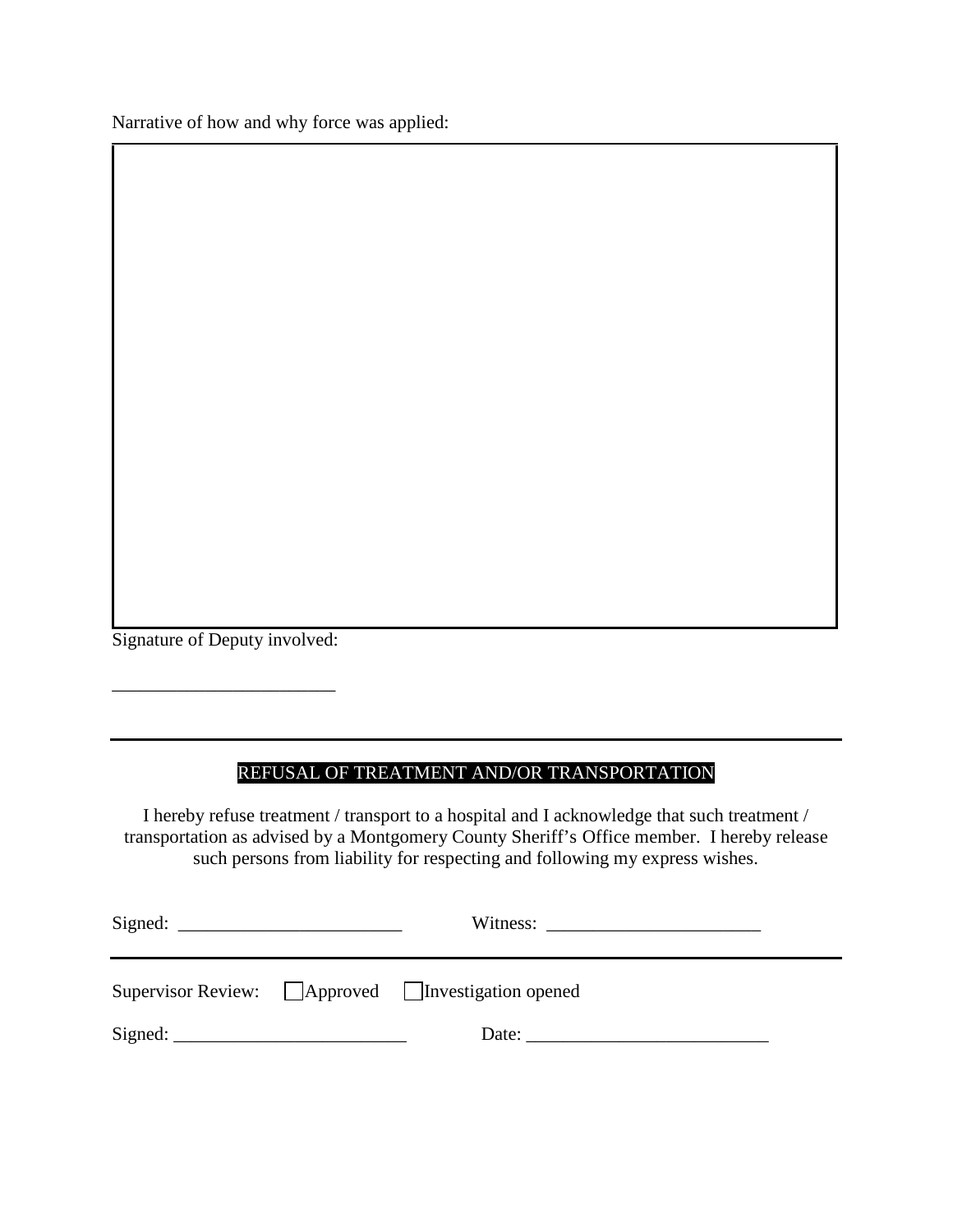# NYS Use of Force Reporting

### Use of Force



# **Division of Criminal Justice Services**

**This survey meets the administrative reporting requirements outlined in Executive Law §837-t. The MPTC model use of force policy should be used to guide an agency's compliance with the statutory use of force [policy](https://drive.google.com/open?id=15W7H3v22yf9lUi5t-W699fzoGnBmrYJa) requirements delineated in Executive Law §840(4)(d)(3).**

**The Division of Criminal Justice Services (DCJS) is not authorized to provide legal advice; however, it may provide general information. DCJS is responsible for collecting, maintaining and reporting use of force information. DCJS does not make any officer or officer employer discretion determinations regarding this data; as such decisions are reserved for the officer or the officer's employer. Accordingly, you may wish to contact your county attorney, or other legal counsel, for any specific or legal questions that you may have.**

**Definitions for the types of force used by law enforcement that are required to be reported to the Division of Criminal Justice Services:**

**Display a chemical agent** - to point a chemical agent at a subject.

**Use/Deploy a chemical agent** - the operation of the chemical against a person in a manner capable of causing physical injury.

**Brandishes/Uses/Discharges a firearm** - the operation of a firearm against a person in a manner capable of causing physical injury.

**Brandishes/Uses/Deploys an impact weapon or electronic control weapon** - the operation of an impact weapon or electronic control weapon against a person in a manner capable of causing physical injury.

**Uses a chokehold or other similar restraint** - any application of sustained pressure to the throat or windpipe of a person in a manner that may hinder breathing or reduce intake of air.

**Conduct that resulted in death**

**Serious Bodily Injury** - bodily injury that creates or causes:

- a substantial risk of death; or
- unconsciousness; or
- serious and protracted disfigurement; or
- protracted loss or impairment of the function of any bodily member, organ or mental faculty.

To ensure the appropriate staff at your agency receives future reporting alerts and program updates related to Use of Force reporting, please supply the contact information at the end of the report. Thank you for your part

| Please select or fill in the information below. |  |  |  |  |  |  |
|-------------------------------------------------|--|--|--|--|--|--|
| Agency Name: *                                  |  |  |  |  |  |  |
| -- Please Select --                             |  |  |  |  |  |  |
| 1. Incident Number: *                           |  |  |  |  |  |  |
| 2. Incident Date: *                             |  |  |  |  |  |  |
|                                                 |  |  |  |  |  |  |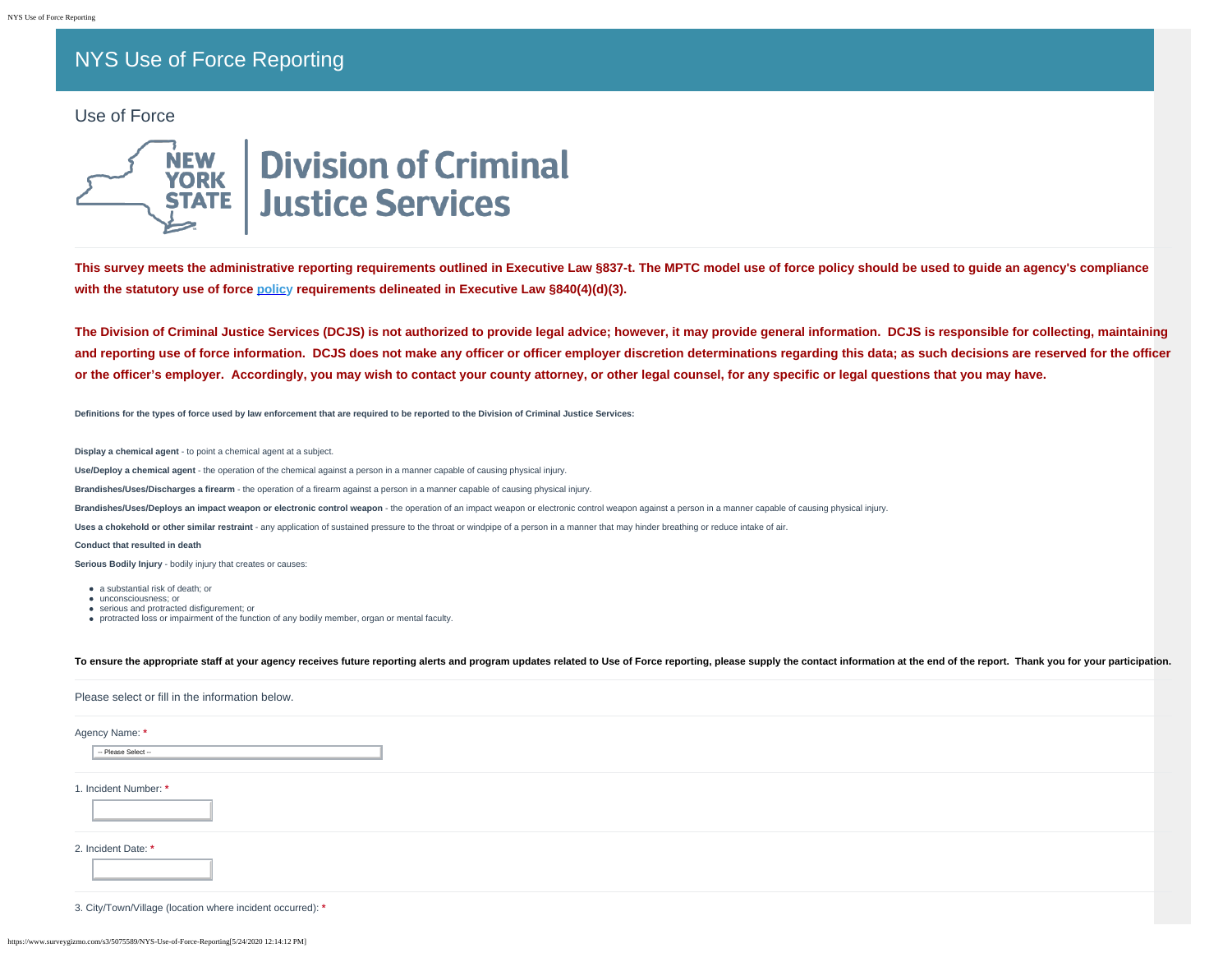-- Please Select --

### 4. County (location where incident occurred): **\***

-- Please Select -- -- Please Select --

#### 5. Circumstance: **\***

-- Please Select --

#### 6. Subject Details**\***:

|                | Subject's<br>Age: | Sex:                | Race:               | Ethnicity:            |
|----------------|-------------------|---------------------|---------------------|-----------------------|
| $\overline{1}$ |                   | -- Please Select -- | -- Please Select -- | -- Please Select --   |
|                |                   | -- Please Select -- | -- Please Select -- | -- Please Select --   |
| 3              |                   | -- Please Select -- | -- Please Select -- | -- Please Select --   |
|                |                   | -- Please Select -- | -- Please Select -- | -- Please Select --   |
| 5              |                   | -- Please Select -- | -- Please Select -- | -- Please Select --   |
|                |                   | -- Please Select -- | -- Please Select -- | $-$ Please Select $-$ |
| $\overline{7}$ |                   | -- Please Select -- | -- Please Select -- | -- Please Select --   |
|                |                   | -- Please Select -- | -- Please Select -- | -- Please Select --   |
| 9              |                   | -- Please Select -- | -- Please Select -- | -- Please Select --   |
|                |                   | -- Please Select -- | -- Please Select -- | -- Please Select --   |

### 7. Officer Details**\***:

There are seven (7) Use of Force categories. When choosing Use of Force type, please select all that apply. Move slider bar to the right to view all Types of Force options.

|   |                   | Sex:                | Race:<br>Ethnicity: |                     | Select all that apply<br>Type of Use Of Force: |                                      |                                         |                                                                              |                                                         |                                         |                                    |  |
|---|-------------------|---------------------|---------------------|---------------------|------------------------------------------------|--------------------------------------|-----------------------------------------|------------------------------------------------------------------------------|---------------------------------------------------------|-----------------------------------------|------------------------------------|--|
|   | Officer's<br>Age: |                     |                     |                     | Displayed<br>a<br>Chemical<br>Agent            | Used/Deployed<br>a Chemical<br>Agent | Brandished/Used/Discharged<br>a Firearm | Brandished/Used/Deployed<br>an Impact Weapon or<br>Electronic Control Weapon | Used a<br>Chokehold<br>or Other<br>Similar<br>Restraint | Conduct<br>that<br>Resulted<br>in Death | Serious<br><b>Bodily</b><br>Injury |  |
|   |                   | -- Please Select -- | -- Please Select -- | -- Please Select -  | $\Box$                                         | $\Box$                               | $-1$                                    | $\blacksquare$                                                               | $\sim$                                                  | $\Box$                                  | $\sim$                             |  |
|   |                   | -- Please Select -- | -- Please Select -- | -- Please Select -- | $\mathcal{A}$                                  | $\Box$                               | o.                                      | $\overline{\phantom{a}}$                                                     | $\mathcal{A}$                                           | $\Box$                                  | $\Box$                             |  |
| 3 |                   | -- Please Select -- | -- Please Select -- | -- Please Select -- | $\Box$                                         | п                                    | $\blacksquare$                          | $\blacksquare$                                                               | $\Box$                                                  | п                                       | $\sim$                             |  |
|   |                   | -- Please Select -- | -- Please Select -- | -- Please Select -- | N                                              | $\overline{\phantom{a}}$             | N                                       | E                                                                            | $\mathcal{A}$                                           | $\mathcal{A}$                           | N                                  |  |
| 5 |                   | -- Please Select -- | -- Please Select -- | -- Please Select -- | $\overline{\phantom{a}}$                       | п                                    | $\overline{\phantom{a}}$                | П                                                                            | $\sim$                                                  | $\mathcal{A}$                           | $\sim$                             |  |
|   |                   | -- Please Select -- | -- Please Select -- | -- Please Select -- | N                                              | $\Box$                               | E                                       | N                                                                            | $\mathcal{A}$                                           | $\mathcal{A}$                           | E.                                 |  |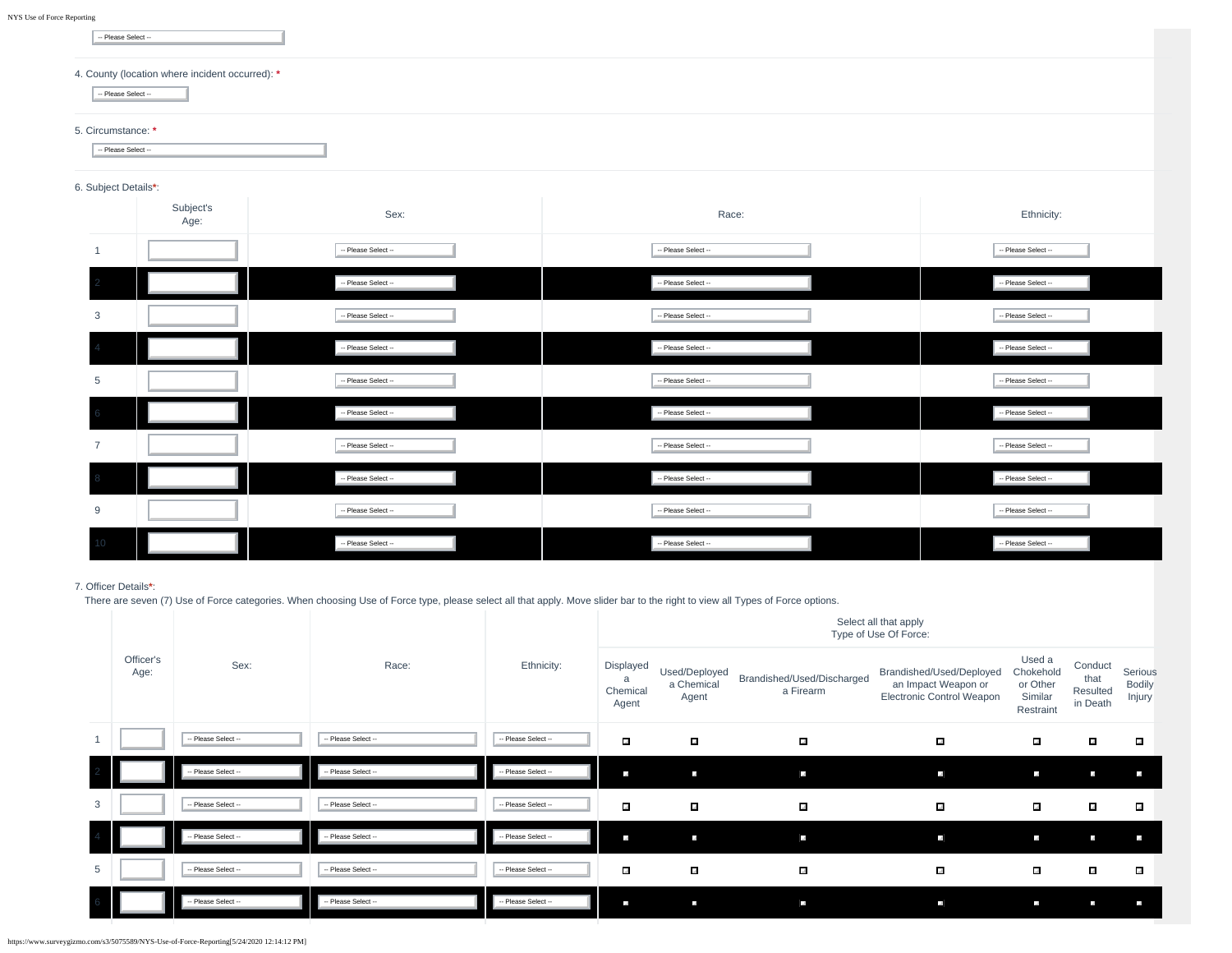| $\overline{\phantom{a}}$ | -- Please Select -- | -- Please Select --      | -- Please Select -- | $\sim$ | П | П | П | $\mathcal{A}$            | $\overline{\phantom{a}}$ | $\overline{\phantom{a}}$ |
|--------------------------|---------------------|--------------------------|---------------------|--------|---|---|---|--------------------------|--------------------------|--------------------------|
|                          | -- Please Select -- | -- Please Select --      | -- Please Select -- | ъ      | N | H | H | $\overline{\mathcal{A}}$ | $\overline{a}$           | P.                       |
| 9                        | -- Please Select -- | -- Please Select --      | -- Please Select -- | $\sim$ | П | П | п | и                        | □                        | и                        |
|                          | -- Please Select -- | -- Please Select --<br>w | -- Please Select -- |        | H | E | о | $\Box$                   | $\overline{a}$           | L.                       |

### **Please provide contact information**

| First Name: *                                                                                                    |
|------------------------------------------------------------------------------------------------------------------|
| Last Name: *                                                                                                     |
|                                                                                                                  |
| Title:                                                                                                           |
|                                                                                                                  |
| Phone:                                                                                                           |
|                                                                                                                  |
| Email: *                                                                                                         |
|                                                                                                                  |
| Confirm Email: *                                                                                                 |
|                                                                                                                  |
| Please contact DCJS at useofforce@dcjs.ny.gov for more information and/or questions about the reporting process. |